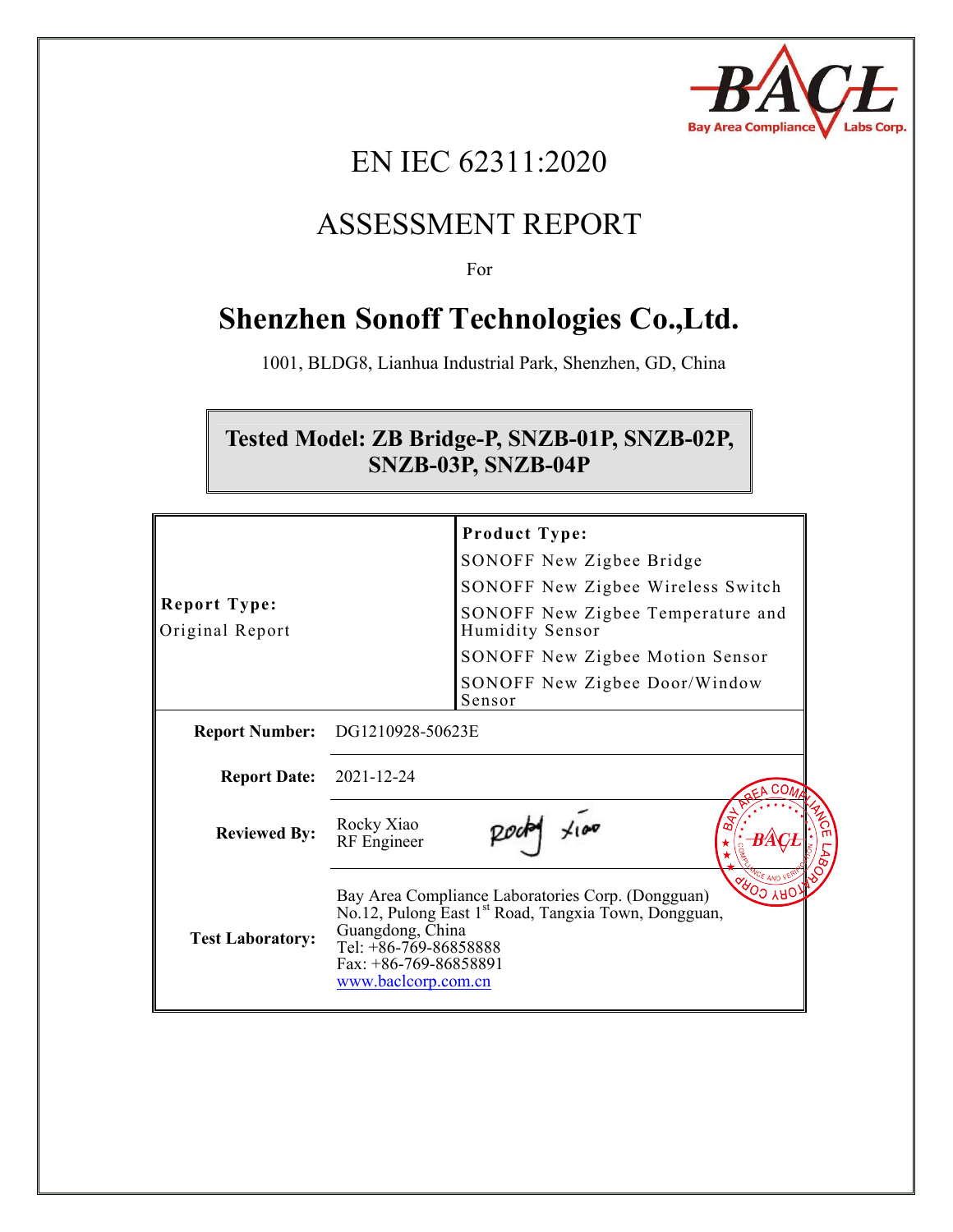Bay Area Compliance Laboratories Corp. (Dongguan)

### **TABLE OF CONTENTS**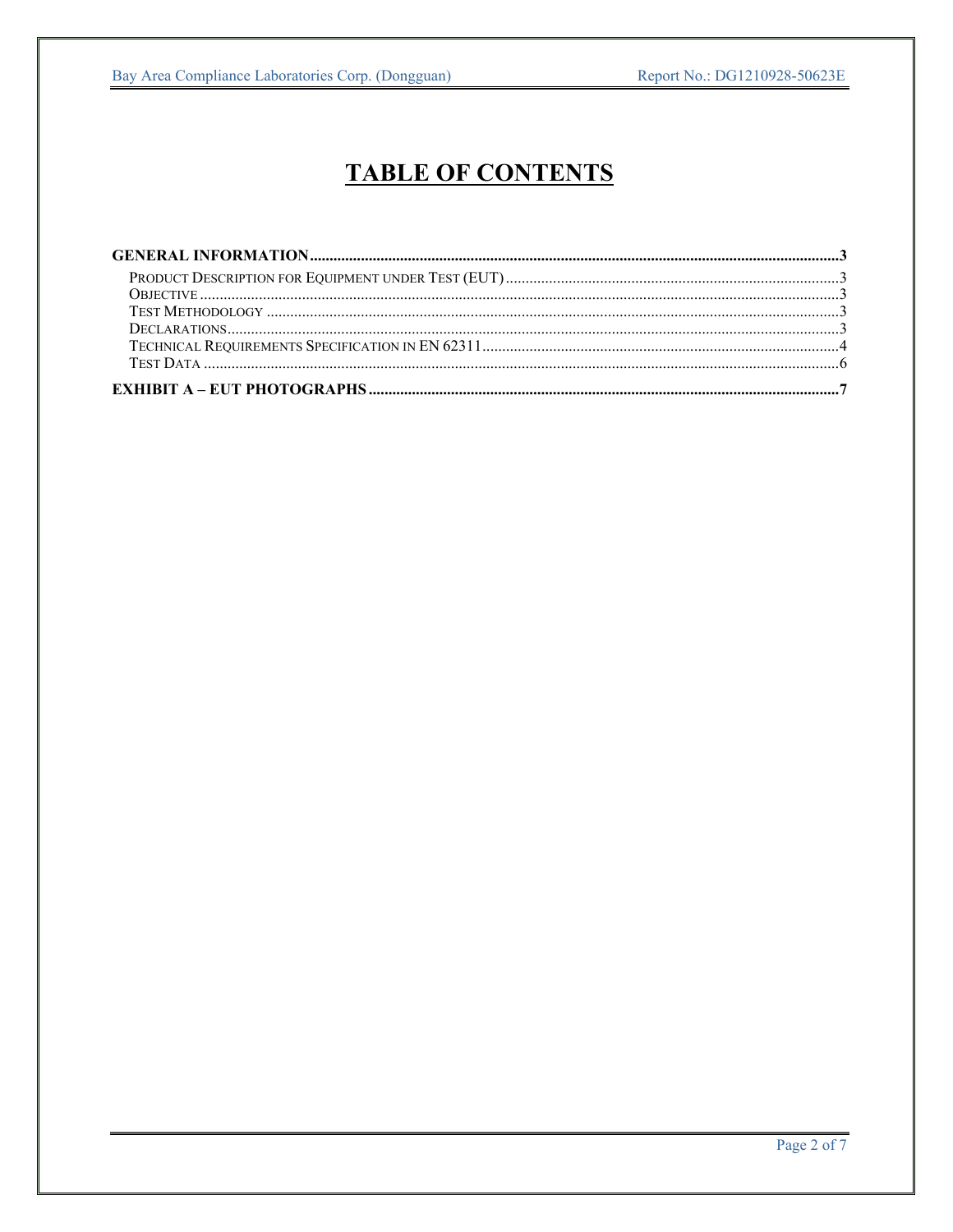Bay Area Compliance Laboratories Corp. (Dongguan) Report No.: DG1210928-50623E

#### **GENERAL INFORMATION**

#### **Product Description for Equipment under Test (EUT)**

| <b>EUT Name:</b>            | SONOFF New Zigbee Bridge(ZB Bridge-P)<br>SONOFF New Zigbee Wireless Switch(SNZB-01P)<br>SONOFF New Zigbee Temperature and Humidity<br>Sensor(SNZB-02P)<br>SONOFF New Zigbee Motion Sensor(SNZB-03P)<br>SONOFF New Zigbee Door/Window Sensor(SNZB-04P) |  |  |
|-----------------------------|-------------------------------------------------------------------------------------------------------------------------------------------------------------------------------------------------------------------------------------------------------|--|--|
|                             |                                                                                                                                                                                                                                                       |  |  |
| <b>Test Model:</b>          | ZB Bridge-P, SNZB-01P, SNZB-02P, SNZB-03P, SNZB-04P                                                                                                                                                                                                   |  |  |
| <b>Rated Input Voltage:</b> | 5Vdc from USB(ZB Bridge-P) or 3Vdc from Battery (SNZB-<br>01P/02P/03P/04P)                                                                                                                                                                            |  |  |
| <b>Serial Number:</b>       | ZB Bridge-P: DG1210928-50623E-RF-S1<br>SNZB-01P: DG1210928-50623E-RF-S2<br>SNZB-02P: DG1210928-50623E-RF-S3<br>SNZB-03P: DG1210928-50623E-RF-S4<br>SNZB-04P: DG1210928-50623E-RF-S5                                                                   |  |  |
| <b>EUT Received Date:</b>   | 2021.09.30                                                                                                                                                                                                                                            |  |  |
| <b>EUT Received Status:</b> | Good                                                                                                                                                                                                                                                  |  |  |

#### **Objective**

This report is prepared on behalf of *Shenzhen Sonoff Technologies Co.,Ltd.* in accordance with EN IEC 62311:2020, Assessment of electronic and electrical equipment related to human exposure restrictions for electromagnetic fields (0 Hz to 300 GHz).

The objective is to determine the compliance of EUT with EN IEC 62311:2020.

#### **Test Methodology**

All measurements contained in this report were conducted with EN IEC 62311:2020.

#### **Declarations**

BACL is not responsible for the authenticity of any test data provided by the applicant. Data included from the applicant that may affect test results are marked with a triangle symbol " $\triangle$ ". Customer model name, addresses, names, trademarks etc. are not considered data.

Unless otherwise stated the results shown in this test report refer only to the sample(s) tested.

Otherwise required by the applicant or Product Regulations, Decision Rule in this report did not consider the uncertainty.

The extended uncertainty given in this report is obtained by combining the standard uncertainty times the coverage factor K with the 95% confidence interval.

This report cannot be reproduced except in full, without prior written approval of the Company.

This report is valid only with a valid digital signature. The digital signature may be available only under the Adobe software above version 7.0.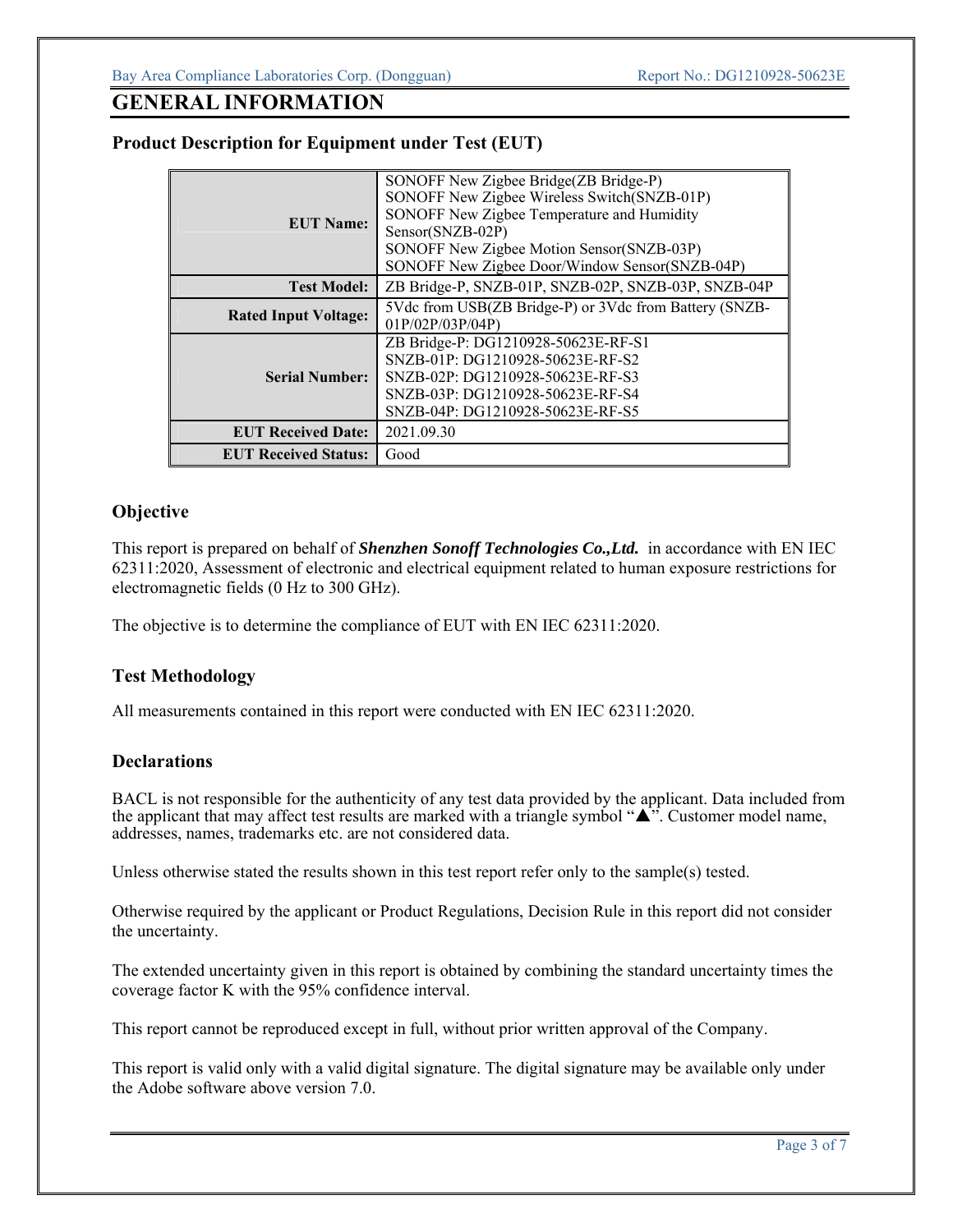This report may contain data that are not covered by the accreditation scope and shall be marked with an asterisk "★".

#### **Technical Requirements Specification in EN 62311**

#### **General Description of Applied Standards**

In general, the basic restrictions shall be used as exposure limits for the assessment of compliance. However, in most cases reference levels are used as limits. Such reference levels for exposure to electric, magnetic and electromagnetic fields are derived from the basic restrictions using realistic worst-case assumptions about exposure. If the reference levels are met, then the basic restrictions will also be met; if the reference levels are exceeded, that does not necessarily mean that the basic restrictions are exceeded. In some situations, it may be possible to show compliance with the basic restrictions directly. It may also be possible to derive compliance criteria that allow a simple measurement or calculation to demonstrate compliance with the basic restrictions. Often these compliance criteria can be derived using realistic assumptions about conditions under which exposures from a device may occur, rather than the conservative assumptions that are the basis for the reference levels.

#### **RF Exposure Evaluation**

#### **Limit:**

According to EN 62311, the criteria listed in the below table shall be used to evaluate the environmental impact of human exposure to radio-frequency (RF) radiation as specified table 2 of Council Recommendation 1999/519/EC.

| Frequency range      | E-field strength<br>(V/m) | H-field strength<br>(A/m)                    | $B-field(\mu T)$                           | Equivalent plane<br>wave power density<br>$S_{eq}(W/m^2)$ |  |
|----------------------|---------------------------|----------------------------------------------|--------------------------------------------|-----------------------------------------------------------|--|
| $0-1$ Hz<br>$1-8$ Hz | 10 000                    | $3,2 \times 10^{4}$<br>$3.2 \times 10^4/f^2$ | $4 \times 10^4$<br>$4 \times 10^{4}/f^{2}$ |                                                           |  |
| $8-25$ Hz            | 10 000                    | 4000/f                                       | 5 000/f                                    |                                                           |  |
| 0,025-0,8 kHz        | 250/f                     | 4/f                                          | 5/f                                        |                                                           |  |
| $0.8-3$ kHz          | 250/f                     |                                              | 6,25                                       |                                                           |  |
| $3-150$ kHz          | 87                        |                                              | 6,25                                       |                                                           |  |
| $0,15-1$ MHz         | 87                        | 0,73/f                                       | 0.92/f                                     |                                                           |  |
| $1-10$ MHz           | $87/f^{1/2}$              | 0,73/f                                       | 0.92/f                                     |                                                           |  |
| $10-400$ MHz         | 28                        | 0.073                                        | 0.092                                      |                                                           |  |
| 400-2 000 MHz        | 1,375 $f^{1/2}$           | $0,0037$ f <sup>1/2</sup>                    | $0,0046 f^{1/2}$                           | f/200                                                     |  |
| $2-300$ GHz          | 61                        | 0,16                                         | 0,20                                       | 10                                                        |  |

Reference levels for electric, magnetic and electromagnetic fields  $(0 \text{ Hz to } 300 \text{ GHz, unperturbed rms values})$ 

Notes:

1. f as indicated in the frequency range column.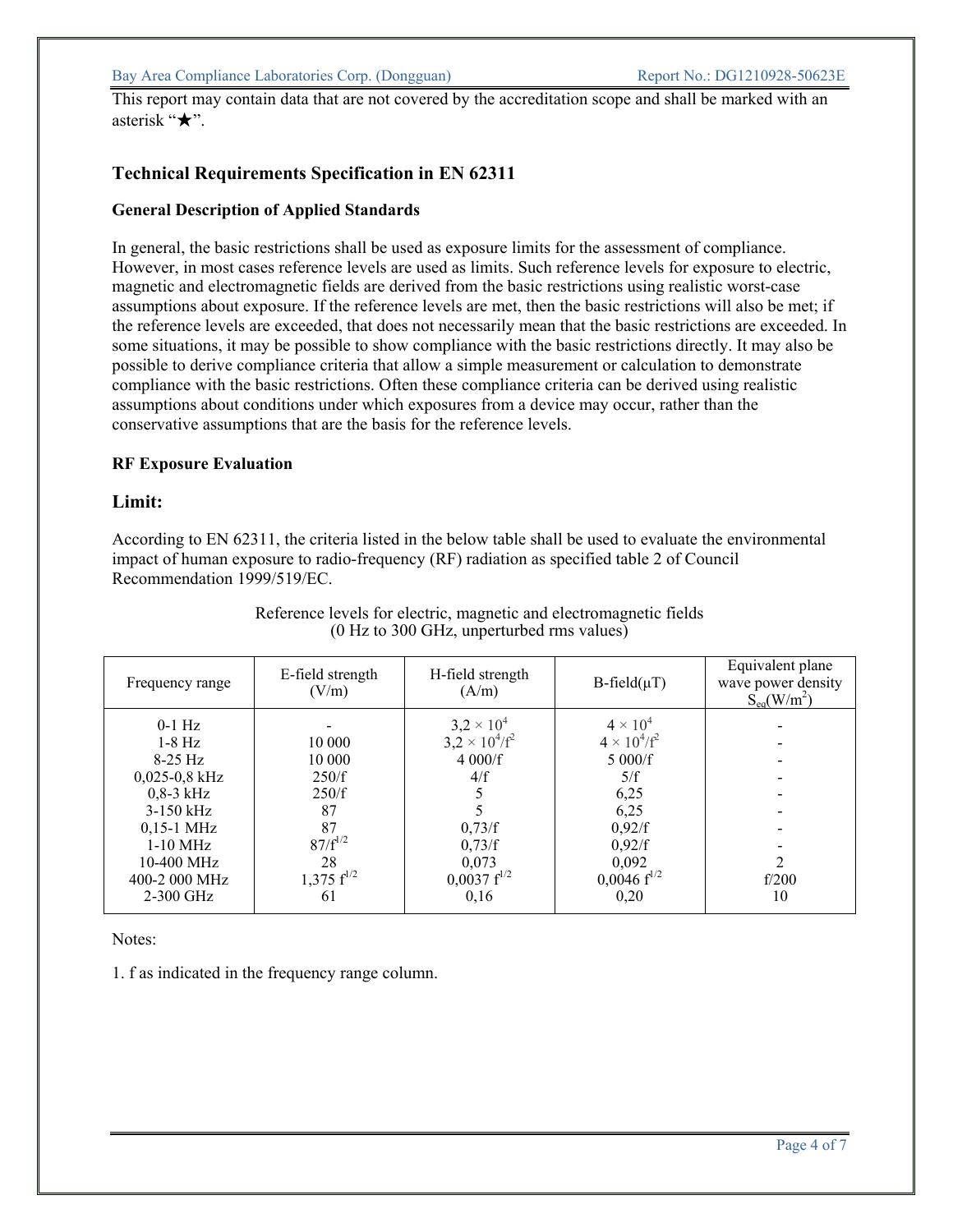#### **Test method**

#### **Far Field**

The antenna of the product, under normal use condition is at least 20cm away from the body of the user. So, this product under normal use is located on electromagnetic far field between the human body.

#### **Far Field Calculation Formula**

$$
E = \frac{\sqrt{30PG(\theta, \phi)}}{r}
$$

Where:

P= Tune-up average conducted power

G= antenna gain relative to an isotropic antenna

 $\theta$ ,  $\phi$  = elevation and azimuth angles to point of investigation

r= distance from observation point to the antenna

For simultaneously transmit system, the calculated power density should comply with:

$$
\sum_i \frac{E_i}{E_{\text{ Limit, i}}} \leq 1
$$

#### **Equivalent plane wave power density**:

#### **Equivalent plane wave power density Seq Calculation Formula**

Power density Seq=  $PG/(4 \pi r^2)$ 

Where:

P= Tune-up average conducted power

G= antenna gain relative to an isotropic antenna

r= distance from observation point to the antenna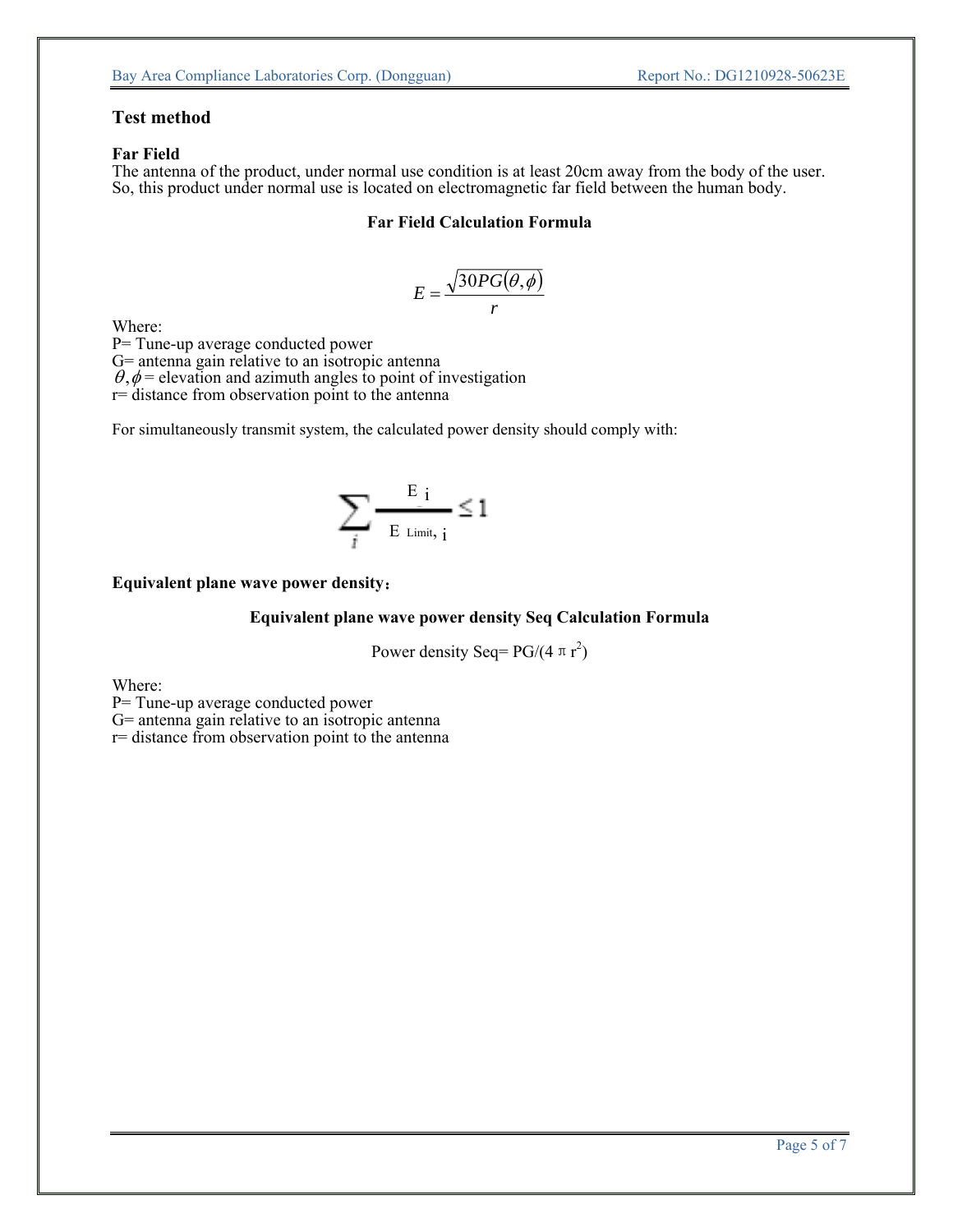### **Test Data**

| <b>EUT Model</b> | <b>RF</b> Mode | Frequency  | Tune-up<br>average<br>power(EIRP) | Power<br><b>Density</b><br><b>Seq</b> | Seq<br>Limit        | <b>Result</b> |
|------------------|----------------|------------|-----------------------------------|---------------------------------------|---------------------|---------------|
|                  |                | <b>MHz</b> | (dBm)                             | (W/m <sup>2</sup> )                   | (W/m <sup>2</sup> ) |               |
| ZB Bridge-P      | WiFi $2.4G$    | 2412-2472  | 17                                | 0.0995                                | 10                  | Pass          |
|                  | Zigbee         | 2405-2480  | 2                                 | 0.0032                                | 10                  | Pass          |
|                  | <b>BLE</b>     | 2402-2480  | 3                                 | 0.004                                 | 10                  | Pass          |
| SNZB-01P         | Zigbee         | 2405-2480  | 3                                 | 0.004                                 | 10                  | Pass          |
| SNZB-02P         | Zigbee         | 2405-2480  | 3                                 | 0.004                                 | 10                  | Pass          |
| SNZB-03P         | Zigbee         | 2405-2480  | 0.5                               | 0.002                                 | 10                  | Pass          |
| SNZB-04P         | Zigbee         | 2405-2480  | $\overline{4}$                    | 0.005                                 | 10                  | Pass          |

#### *Note:*

*1, The distance from observation point to the antenna is 20cm.* 

The EUT *ZB Bridge-P* have three RF modes, Zigbee,BLE and WLAN(WiFi), the simultaneously transmit should be as below:

 $\text{Sum}_{\text{Seq}}\text{=}\ \text{Seq}_{\text{Zigbee}}\text{/}\text{Seq}_{\text{Limit}}\text{+}\text{Seq}_{\text{BLE}}\text{/}\text{Seq}_{\text{Limit}}\text{+}\text{Seq}_{\text{Wif}}\text{/}\text{Seq}_{\text{Limit}}\text{=}0.01\leq 1$ 

*So SumSeq< 1.*

**Conclusion:** Compliance